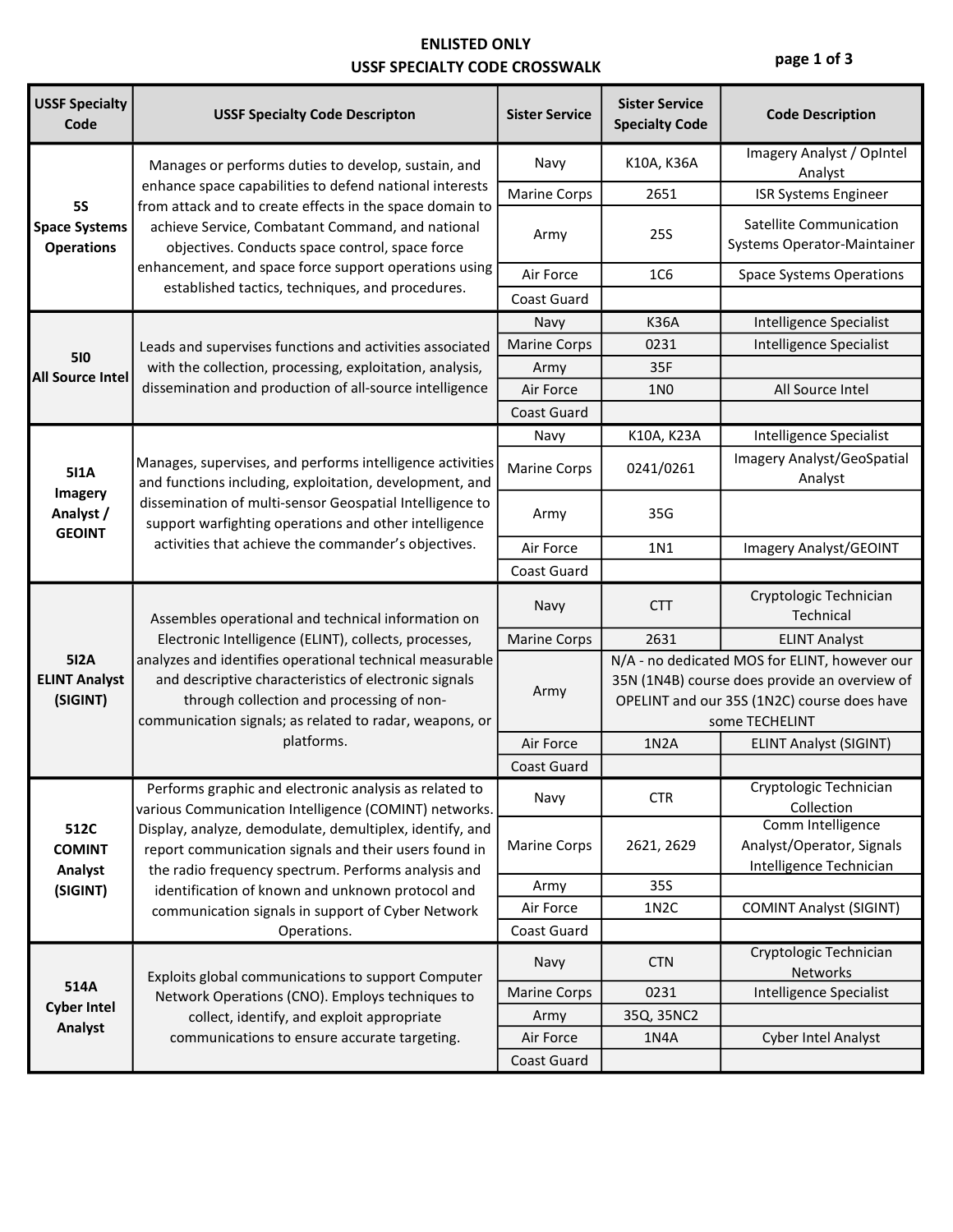### ENLISTED **ONLY** USSF SPECIALTY CODE CROSSWALK

**page 2 of 3**

| 514B<br><b>Analysis and</b><br><b>Reporting</b><br>(Fusion<br>Analyst) | Analyzes and reports intelligence information. Performs<br>detailed analysis on target network communications for<br>additional exploitation. Recovers, correlates, and fuses<br>technical, geographical, and operational intelligence<br>information. Recognizes and exploits information.                                                                                                                    | Navy                | <b>CTR</b>                                     | Cryptologic Technician<br>Collection                                                        |
|------------------------------------------------------------------------|----------------------------------------------------------------------------------------------------------------------------------------------------------------------------------------------------------------------------------------------------------------------------------------------------------------------------------------------------------------------------------------------------------------|---------------------|------------------------------------------------|---------------------------------------------------------------------------------------------|
|                                                                        |                                                                                                                                                                                                                                                                                                                                                                                                                | <b>Marine Corps</b> | 0231, 2629                                     | Intelligence Specialist, Signals<br>Intelligence Technician                                 |
|                                                                        |                                                                                                                                                                                                                                                                                                                                                                                                                | Army                | 35N                                            |                                                                                             |
|                                                                        |                                                                                                                                                                                                                                                                                                                                                                                                                | Air Force           | 1N4B                                           | Analysis and Reporting (Fusion<br>Analyst)                                                  |
|                                                                        |                                                                                                                                                                                                                                                                                                                                                                                                                | Coast Guard         |                                                |                                                                                             |
| 518<br><b>Targeting</b>                                                | Manages, supervises, and performs targeting<br>intelligence activities and functions including analyzing<br>targets. In addition, develops targeting solutions and<br>evaluates effects in support of planning and execution of<br>an effects based approach to operations that achieves                                                                                                                       | Navy                | K10A, K23A                                     | Intelligence Specialist                                                                     |
|                                                                        |                                                                                                                                                                                                                                                                                                                                                                                                                | <b>Marine Corps</b> | 0231                                           | <b>Intelligence Specialist</b>                                                              |
|                                                                        |                                                                                                                                                                                                                                                                                                                                                                                                                | Army                | N/A                                            |                                                                                             |
| Analyst                                                                |                                                                                                                                                                                                                                                                                                                                                                                                                | Air Force           | 1N <sub>8</sub>                                | <b>Targeting Analyst</b>                                                                    |
|                                                                        | the commander's objectives.                                                                                                                                                                                                                                                                                                                                                                                    | Coast Guard         |                                                |                                                                                             |
| 5IX<br>Intelligence                                                    | encompasses functions involved in collecting, producing,<br>and distributing data that have strategic, tactical, or<br>technical value from an intelligence viewpoint. This field<br>includes functions necessary to maintain information<br>security and language translation and interpretation.                                                                                                             | Navy                | K070, K10A,<br>K13A, K23A,<br>K27A, K36A, K37A | Intel Analyst, Imagery, CI-<br>HUMINT, Strike, Strike-TLAM<br>OpIntel, Cyber Threat Analyst |
|                                                                        |                                                                                                                                                                                                                                                                                                                                                                                                                | <b>Marine Corps</b> | 0231                                           | Intelligence Specialist                                                                     |
|                                                                        |                                                                                                                                                                                                                                                                                                                                                                                                                | Army                | 35F, 35G, 35N,<br>35Q, 35S                     | All Source, GEOINT, SIGINT,<br>Cyber Intel, Signals Collector                               |
|                                                                        |                                                                                                                                                                                                                                                                                                                                                                                                                | Air Force           | 1NX                                            | Intelligence                                                                                |
|                                                                        |                                                                                                                                                                                                                                                                                                                                                                                                                | Coast Guard         |                                                |                                                                                             |
| <b>5C0X1N</b><br>Cyber Ops -<br><b>Network Ops</b>                     | Tests, implements, deploys, maintains, reviews, and<br>administers the infrastructure hardware, software, and<br>documentation that are required to effectively manage<br>network defense resources; Installs, configures, tests,<br>operates, maintains, and manages networks and their<br>firewalls, including all hardware (e.g., hubs, bridges,<br>switches, multiplexers, routers, cables, and equipment, | Navy                | IT, CTM, CTN,<br><b>K37A</b>                   | Crypto Tech MX/Crypto Tech<br>Networks, Cyber Threat<br>Analyst                             |
|                                                                        |                                                                                                                                                                                                                                                                                                                                                                                                                | <b>Marine Corps</b> | 0631, 0639                                     | Network Administrator,<br>Network Chief                                                     |
|                                                                        |                                                                                                                                                                                                                                                                                                                                                                                                                |                     |                                                |                                                                                             |
|                                                                        | proxy servers, and protective distributor systems) and                                                                                                                                                                                                                                                                                                                                                         | Army                | 25D, 17C                                       | Cyber Network Defender                                                                      |
|                                                                        | software that permit the sharing and transmission of all<br>spectrum transmissions of information to support the                                                                                                                                                                                                                                                                                               | Air Force           | 1D7X1A, 1D7X1E,<br>1D7X3C                      | Network Systems<br><b>Operations/Client System</b><br>Ops/Cable & Antenna Ops               |
|                                                                        | security of information & information systems                                                                                                                                                                                                                                                                                                                                                                  | Coast Guard         |                                                |                                                                                             |
|                                                                        |                                                                                                                                                                                                                                                                                                                                                                                                                | Navy                | IT, CTR                                        | <b>Cryptologic Tech Collections</b>                                                         |
| <b>5C0X1S</b>                                                          | Conducts threat and vulnerability assessments and<br>determines deviations from acceptable configurations or                                                                                                                                                                                                                                                                                                   | <b>Marine Corps</b> | 0671, 0679, 1721                               | Data Systems Administrator,<br>Data Systems Chief, Defensive<br>Cyberspace Warfare Operator |
| Cyber Ops -<br><b>System Ops</b>                                       | policies; Installs, configures, troubleshoots, and<br>maintains server, systems configurations (hardware and                                                                                                                                                                                                                                                                                                   | Army                | 25B, 17C                                       | <b>Information Technology</b><br>Specialist                                                 |
|                                                                        | software), and systems to ensure their confidentiality,<br>integrity, and availability                                                                                                                                                                                                                                                                                                                         | Air Force           | 1D7X1B, 1D7X1K,<br>1D7X1D                      | System Operations,<br>Knowledge Operations,<br><b>Security Operations</b>                   |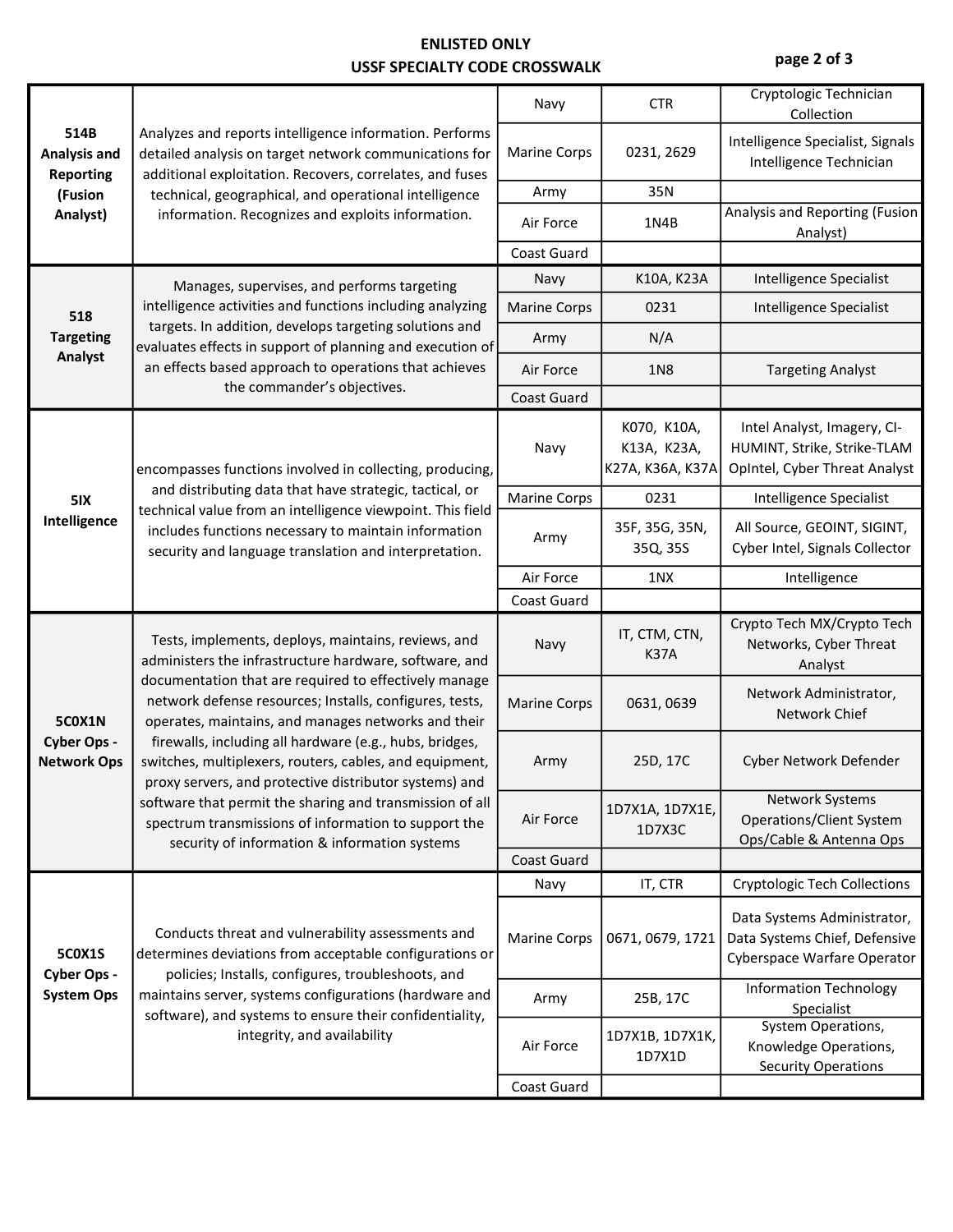### ENLISTED **ONLY** USSF SPECIALTY CODE CROSSWALK

**page 3 of 3**

| <b>5C0X1R</b><br><b>Cyber Ops - RF</b><br>Ops (SATCOM)               | Assure information dominance through effective<br>spectrum operations; Deploys, sustains, troubleshoots<br>and repairs standard radio frequency wireless, line-of-<br>sight, beyond line-of- sight, wideband, and ground-<br>based satellite and encryption transmission devices in<br>support of operational warfighters.                                                                                                                                                                                                                                                                                                                                                                                                                | Navy                | IT, CTT, CTM                                   | Crypto Tech MX, Crypto Tech<br>EW           |
|----------------------------------------------------------------------|-------------------------------------------------------------------------------------------------------------------------------------------------------------------------------------------------------------------------------------------------------------------------------------------------------------------------------------------------------------------------------------------------------------------------------------------------------------------------------------------------------------------------------------------------------------------------------------------------------------------------------------------------------------------------------------------------------------------------------------------|---------------------|------------------------------------------------|---------------------------------------------|
|                                                                      |                                                                                                                                                                                                                                                                                                                                                                                                                                                                                                                                                                                                                                                                                                                                           | <b>Marine Corps</b> | 0621, 0627                                     | Radio Operator, Satellite<br>Operator       |
|                                                                      |                                                                                                                                                                                                                                                                                                                                                                                                                                                                                                                                                                                                                                                                                                                                           | Army                | 25P, 25Q, 94E,<br>25C, 25S                     |                                             |
|                                                                      |                                                                                                                                                                                                                                                                                                                                                                                                                                                                                                                                                                                                                                                                                                                                           | Air Force           | 1D7X1R, 1D7X2F                                 | RF Transmission Operations,<br>Spectrum Ops |
|                                                                      |                                                                                                                                                                                                                                                                                                                                                                                                                                                                                                                                                                                                                                                                                                                                           | <b>Coast Guard</b>  |                                                |                                             |
|                                                                      |                                                                                                                                                                                                                                                                                                                                                                                                                                                                                                                                                                                                                                                                                                                                           | Navy                | <b>CWE</b>                                     | <b>Cyber Warfare Engineer</b>               |
|                                                                      | Responds to disruptions within the pertinent domain to<br>mitigate immediate and potential threats. Uses<br>mitigation, preparedness, and response and recovery<br>approaches to maximize survival of life, preservation of<br>property, and information security. Investigates and<br>analyzes relevant response activities and evaluates the<br>effectiveness of and improvements to existing practices.<br>Conducts threat and vulnerability assessments and<br>determines deviations from acceptable configurations or<br>policies. Assesses the level of risk and develops and/or<br>recommends appropriate mitigation countermeasures.<br>Measures effectiveness of defense-in-depth architecture<br>against known vulnerabilities. | <b>Marine Corps</b> | 1721                                           | Defensive Cyberspace<br>Operator            |
|                                                                      |                                                                                                                                                                                                                                                                                                                                                                                                                                                                                                                                                                                                                                                                                                                                           | Army                | 25D                                            | Cyber Network Defender                      |
|                                                                      |                                                                                                                                                                                                                                                                                                                                                                                                                                                                                                                                                                                                                                                                                                                                           | Air Force           | 1D7XXX                                         | Cyber Defense Ops                           |
| <b>5C0X1D</b><br>Cyber Ops -<br><b>Defensive</b><br><b>Cyber Ops</b> |                                                                                                                                                                                                                                                                                                                                                                                                                                                                                                                                                                                                                                                                                                                                           | <b>Coast Guard</b>  |                                                |                                             |
| Z Prefix -                                                           | Develops and writes/codes new (or modifies existing)                                                                                                                                                                                                                                                                                                                                                                                                                                                                                                                                                                                                                                                                                      | Navy                | No matching specialties in the other services. |                                             |
| <b>Software</b><br><b>Development</b>                                | computer applications, software, or specialized utility<br>programs following software assurance best practices;                                                                                                                                                                                                                                                                                                                                                                                                                                                                                                                                                                                                                          | <b>Marine Corps</b> | 0673, 2653                                     | Application Developer,<br>Software Engineer |
| Ops (SFSC                                                            | Develops, administers, and secures databases, data                                                                                                                                                                                                                                                                                                                                                                                                                                                                                                                                                                                                                                                                                        | Army                | No matching specialties in the other services. |                                             |
| Agnostic)                                                            | management systems, and/or data processes for the                                                                                                                                                                                                                                                                                                                                                                                                                                                                                                                                                                                                                                                                                         | Air Force           | 1D7X1Z                                         | Software Development<br>Operations          |
|                                                                      | storage, query, and utilization of data.                                                                                                                                                                                                                                                                                                                                                                                                                                                                                                                                                                                                                                                                                                  | <b>Coast Guard</b>  |                                                |                                             |